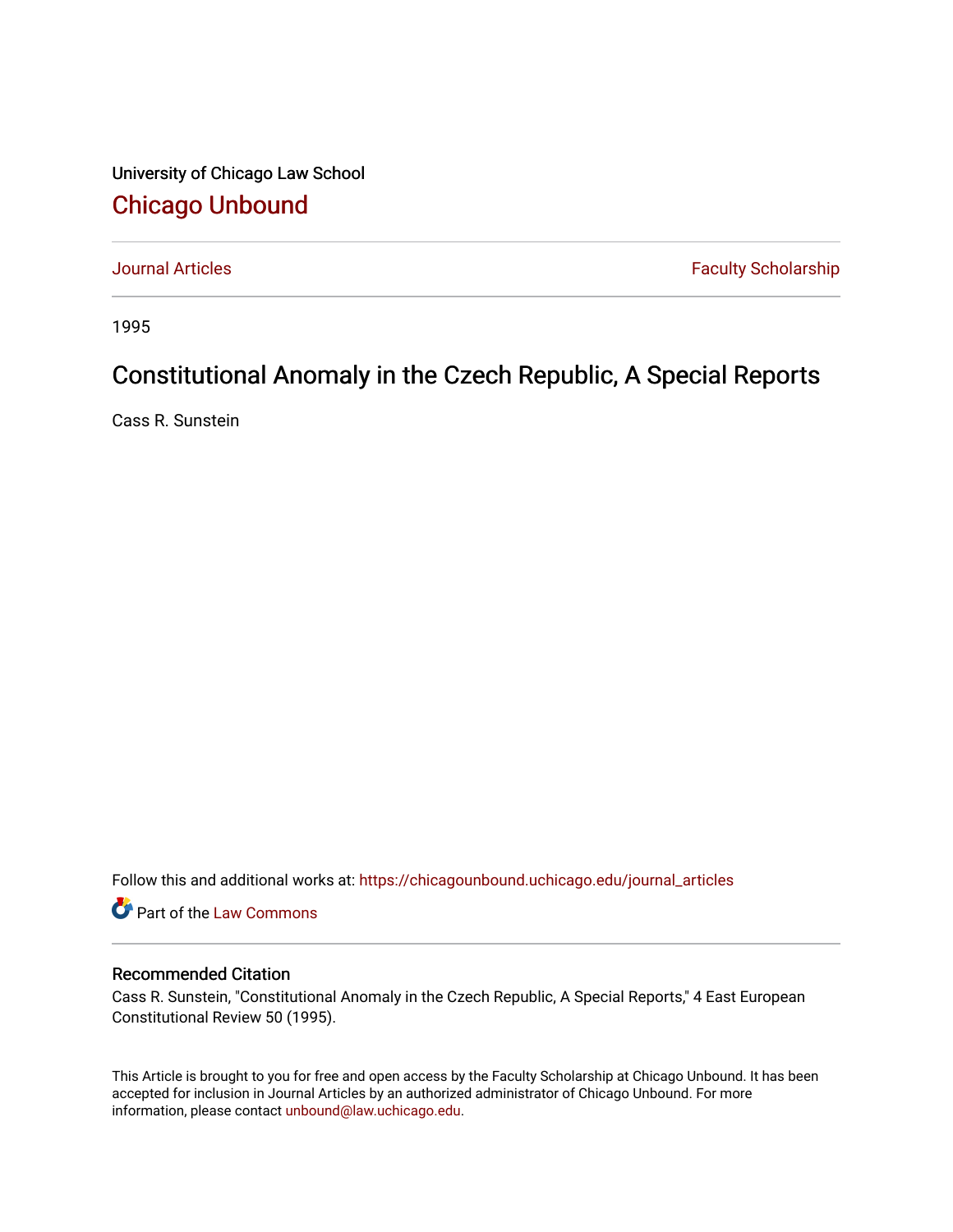## **The dubious status of the Charter of Rights and Freedoms**

## **A Constitutional Anomaly in the Czech Republic?** *Cass R. Sunstein*

On May 1, 1995, Prime Minister Vaclav Klaus, the remarkable leader of the Czech Republic, visited the University of Chicago. His visit became the occasion for an intriguing discussion of the status of constitutional rights in the Czech Republic.

The bare facts are these. In 1991, the Federal Assembly of the Czech and Slovak Federal Republic passed the Constitutional Act Instituting the Charter of Fundamental Rights and Freedoms. This Charter was written with considerable help from Western Europeans and Americans. It contains an ample set of rights and freedoms, including freedom of speech and religion, protection against abuse of police authority, protection against discrimination, and much more in the way of civil rights and liberties. The Charter also includes a set of social and economic guarantees. Consider the following examples:

*Article 28: Employees are entitled to fair remuneration for work and to satisfactory working conditions.*

*Article 29: Women, adolescents, and handicapped persons are entitled to increased protection of their health at work and to special working conditions. Adolescents and handicapped persons are entitled to special protection in labor relations and to assistance in vocational training.*

*Article 31: Citizens are entitled under public insurance to free medical care and to medical aid under conditions set by law.*

*Article 30: Citizens are entitled to material security in old age and during incapacitation for work, as well as in the case of loss of their provider. Everybody who suffers from material need is entitled to such assistance as is essentialfor securing his or her basic living conditions.*

*Article 35: Everybody has the right to live in afavorable living environment.*

*Article 32: Parents who are raising children are entitled to assistance from the state.*

*Article 26(3):Everybody has the right to acquire the means of his or her livelihood by work. The State shall provide appropriate material security to those citizens who are unable without their fault to exercise this right.*

Shortly after the enactment of this Charter, the conflict between the two republics threw the status of the Charter into great doubt. But the Charter had a continuing effect on Czech and Slovak constitutionalism. The Constitution of the Slovak Republic was passed on September 1, 1992, and it expressly included the Charter, with deliberate modifications, in its text. On December 16, 1992, the new Czech Constitution was enacted. It did not, however, contain an explicit set of provisions guaranteeing fundamental rights and freedoms. Unlike the Slovak Constitution, it did not include the Charter in its text. Instead it contained two very short, relevant articles:

*Article 3: The Charter of Fundamental Rights and Freedoms forms a part of the constitutional order of the Czech Republic.*

*Article 4: The fundamental rights and freedoms shall enjoy the protection of the judicial power.*

To say the least, these are unusual provisions. A lawyer, a political scientist, or a citizen of the Czech Republic should at this stage raise two questions: What is the precise status of the Charter in the current Czech Republic? And what was the genesis of these puzzling articles? The first question seems easier to answer than the second. Articles 3 and 4 appear to give the Charter the same status as anything else in the Czech Constitution. Something that is "a part of the constitutional order" seems, at least to an outsider, to -be a part of the Constitution. In any case some such conclusion seems very important to reach, since if the Charter is not part of the